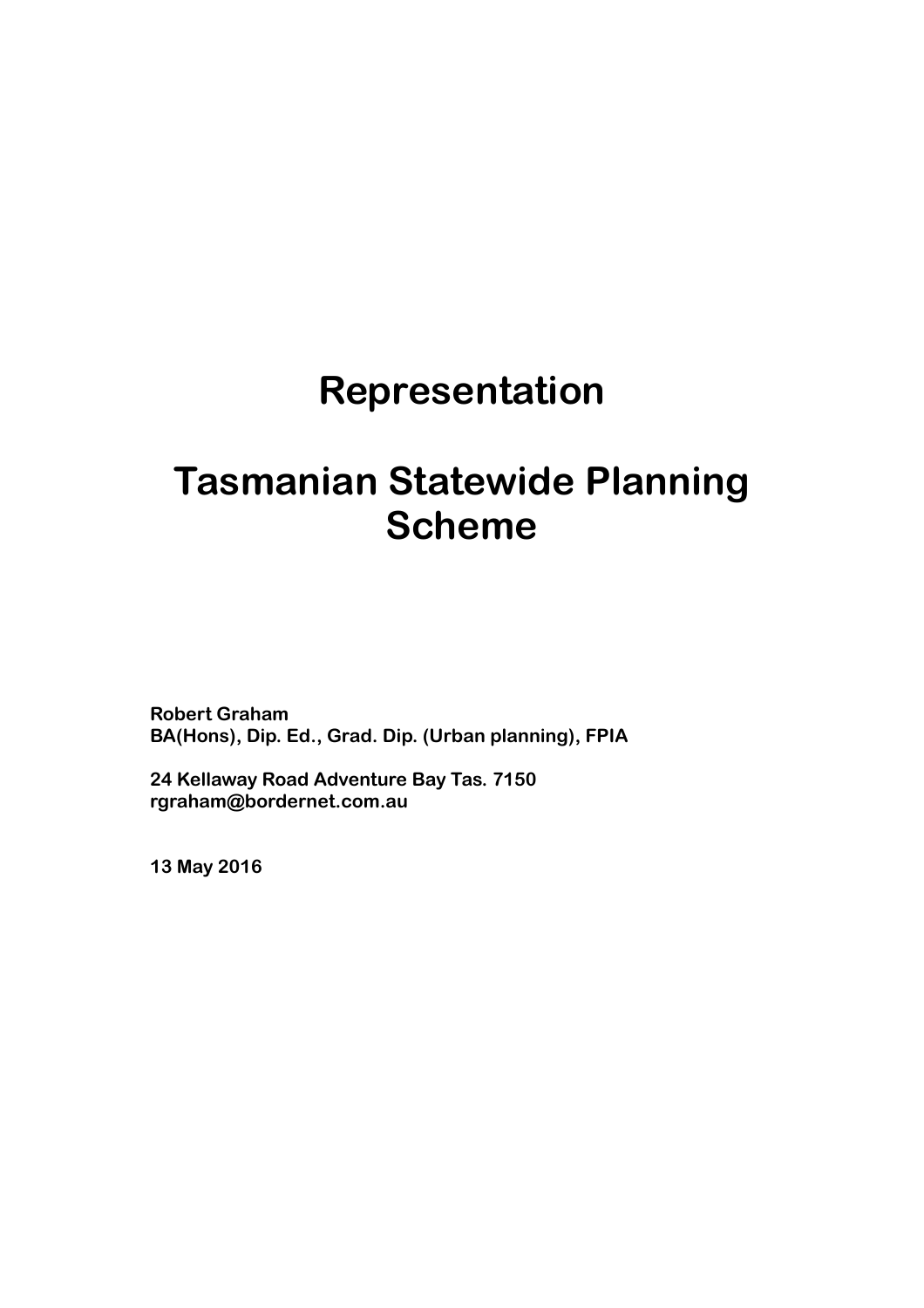## **Introduction**

This submission outlines some of my basic concerns about the Statewide Planning Scheme (SPS). It deals with the following matters:

The scheme does not fulfil its stated purpose.

The scheme does not provide framework for sustainable development.

It is not a planning scheme.

Zoning.

Subdivision.

It is not a single "Statewide" Scheme.

Scheme construction.

It is not a comprehensive document that evaluates the Scheme clause by clause. It is my view that to do that would be to accept that the SPS is a valid way of achieving its stated purpose - implementing the objectives of the Act. Any reading of the Scheme will lead to only one conclusion - it cannot and will not achieve its purpose. The matters I have referred to are used to illustrate that main point.

The SPS as it currently stands effectively declares that sustainable development as defined in the Act is not an issue. The consequences of that attitude will contribute to significant economic, social and environmental costs for Tasmania. Those consequence have been well documented in Tasmania and elsewhere, and are already evident throughout the State. That information appears to have been totally ignored by the people who dew up the meaningless rhetoric masquerading as land use strategies and the simplistic and unrealistic Scheme provisions.

It is my strong view that the current process is fundamentally flawed. As a result the Government has only two options:

Accept the SPS as the new "Statewide Planning System" and abandon the charade of achieving the objectives of the Act - by removing any mention of sustainable development from LUPAA; or

Putting in place a real "planning system" that can effectively produce sustainable outcomes within the meaning of the definition in Schedule 1 of the Act, namely:

*"managing the use, development and protection of natural and physical resources in a way, or at a rate, which enables people and communities to provide for their social, economic and cultural wellbeing and for their health and safety while –* 

*(a) sustaining the potential of natural and physical resources to meet the reasonably foreseeable needs of future generations; and* 

*(b) safeguarding the life-supporting capacity of air, water, soil and ecosystems; and* 

*(c) avoiding, remedying or mitigating any adverse effects of activities on the environment."*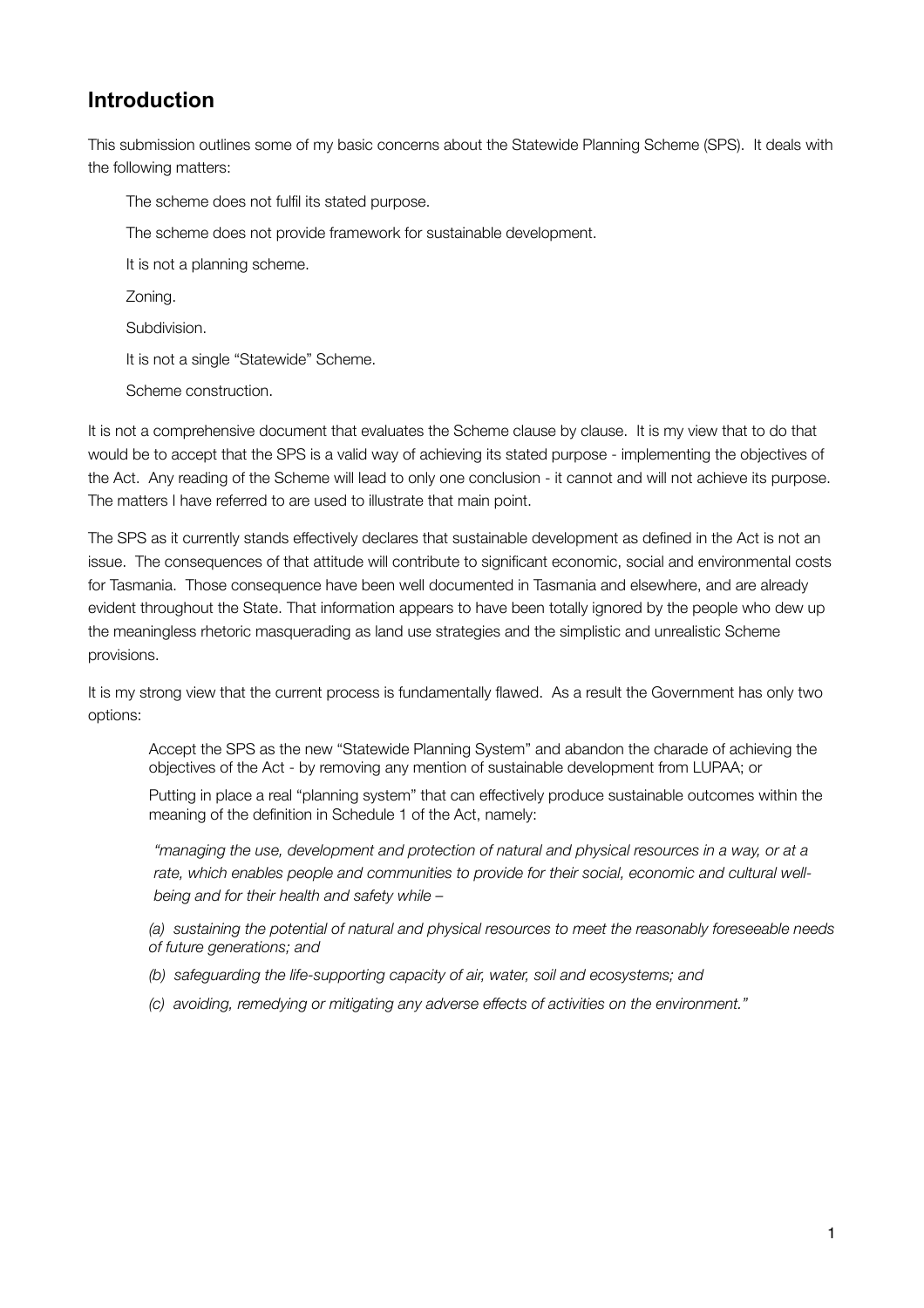### **1. The SPS does not fulfil its stated purpose.**

Clause 2.1.1 of the Statewide Planning Scheme (SPS) sets out the purpose of the Scheme as follows:

*(a) To further the Objectives of the Resource Management and Planning System and of the Planning Process as set out in Parts 1 and 2 of Schedule 1 of the Act.*

The objectives of the Act focus on sustainable development. Not only does the scheme not properly address this fundamental matter, it hardly mentions it. The only specific reference is in Clause 21.1.1, which is a statement of purpose for the Agriculture Zone. There is no integration of the concept of sustainable development into the Scheme, and there is no evidence that the operation of theScheme will result in sustainable development..

*(b) To provide for planning controls consistent with State Policies in force under the State Policies and Projects Act 1993.* 

There are virtually no State Policies in force, and those that are (Coastal, Water Quality an Agricultural Land) do not provide a workable framework within which development can be assessed for consistency with the policy. State agencies have failed to produce policies that can be integrated into the land use planning framework and this failure means that this statement of purpose cannot be achieved

#### *(c) To enable the implementation of declared Regional Land Use Strategies, as amended by the Minister from time to time, through the Local Provisions Schedules.*

The regional land use strategies are strategies in name only. They are not properly researched and documented strategic documents. They have not been developed through a consistent and properly formulated strategic planning process. They are little more than "wish lists" full of general statements that have no relevance to land use decision making.

For example, the Southern Region Strategy has as its vision -

*a vibrant, livable and attractive region, providing sustainable growth opportunities to build upon a unique natural and heritage assets and advantages as Australia's southernmost region.*

It goes on to say that climate change is a significant challenge and provides this as an overarching consideration. The fact is that climate change is not an "overarching consideration" in the SPS. The location and type of development (fringe urban low density residential development, continued subdivision of land, failure to incorporate sustainable housing criteria, dependence on private motor vehicles, inadequately serviced development) embodied in the Scheme flies in the face of good planning that recognises the reality of climate change. The strategy is more case of "as long as we say it will happen, then it will happen not matter what we do".

If this Scheme cannot fulfil its purpose, then it is fundamentally flawed and in terms of achieving sustainable development, utterly useless.

#### **2. The Scheme does not provide a framework for sustainable development**

Schedule 1 of the land use planning and approvals act sets out a detailed definition of sustainable development.

*"managing the use, development and protection of natural and physical resources in a way, or at a rate, which enables people and communities to provide for their social, economic and cultural wellbeing and for their health and safety while –*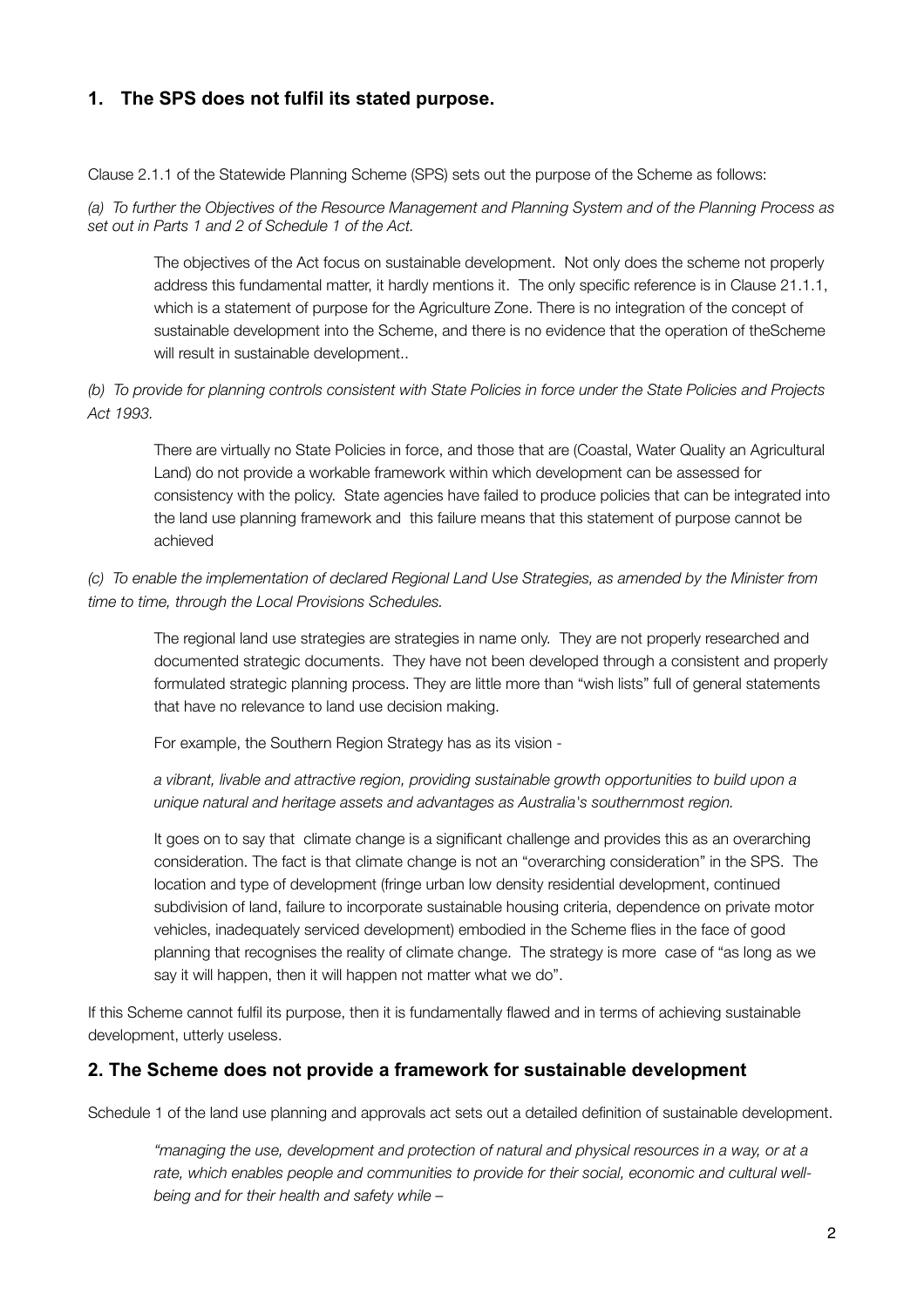*(a) sustaining the potential of natural and physical resources to meet the reasonably foreseeable needs of future generations; and* 

- *(b) safeguarding the life-supporting capacity of air, water, soil and ecosystems; and*
- *(c) avoiding, remedying or mitigating any adverse effects of activities on the environment."*

I have reviewed the strategic planning documents on which the Scheme depends and the Scheme content and can find no evidence that the Scheme is capable producing sustainable outcomes. Quite simply, there is nothing meaningful in the Scheme relates to this definition.

For example the scheme privileges continued low density residential development at the fringe of our towns and cities. This development relies primarily on the subdivision of partially serviced land and construction of new single dwellings on undeveloped land. Much has been written about the unsustainability of this form of development. Neither the strategy nor the scheme recognise that the rate of construction of these new dwellings at the fringe is approximately double the rate of household formation in Tasmania. Nor do they recognise the myriad consequences of this form of development, including traffic congestion, an excessive rate of consumption of fossil fuels, loss of productive and environmentally significant land, high costs to public authorities to meet demands for even the most basic services, lack of community and social facilities within new growth areas and increased pressure on threatened habitats. The Scheme, also does not provide encouragement for realistic alternatives that might;

- reduce the environmental impact of this form of development,
- provide affordable alternatives to meet real social and economic needs,
- reduce dependence on private vehicle transport, particularly for the journey to work,
- produce a better relationship between the location of jobs, housing and community services,
- reduce the long term costs of physical and community infrastructure provision, and
- produce a better return to the public purse soon the level of investment required to support this form of development.

Throughout Tasmania there are many opportunities for redevelopment of existing service land within our towns and cities. The scheme makes it much harder to achieve these alternatives than to continue on the same course of meeting the needs of the market rather than supporting sustainable development.

For a planning scheme that is supposed to produce sustainable development and which has climate change is an overarching consideration, this is just not good enough. What makes it even more incredulous is that the strategies talk about increasing residential densities, but the hurdles to achieving it are such that developers will always pursue the easy option – another subdivision for low density residential development at the fringe.

#### **3. This is not a planning scheme**

The Government also says that its planning reforms aim "to provide a fairer, faster, cheaper and simpler planning system for Tasmania" (absolute proof that they are not interested in achieving the objectives of the Act). However, the SPS does not even achieve what the Government wants. The SPS is nothing more than a single set of rules for minor development across some of the State. It is not a "planning system", but a development approval system that has little or nothing to do with good planning and sustainable development. The Act is titled the "Land Use Planning and Approvals Act" - but the SPS exists in a planning vacuum. The critical issues of protecting our natural and cultural assets, providing adequate infrastructure, supporting truly sustainable development and meeting the needs of local communities are no "longer part of the planning system". It is little more than a development control system unrelated

Nor is the SPS a fairer planning system.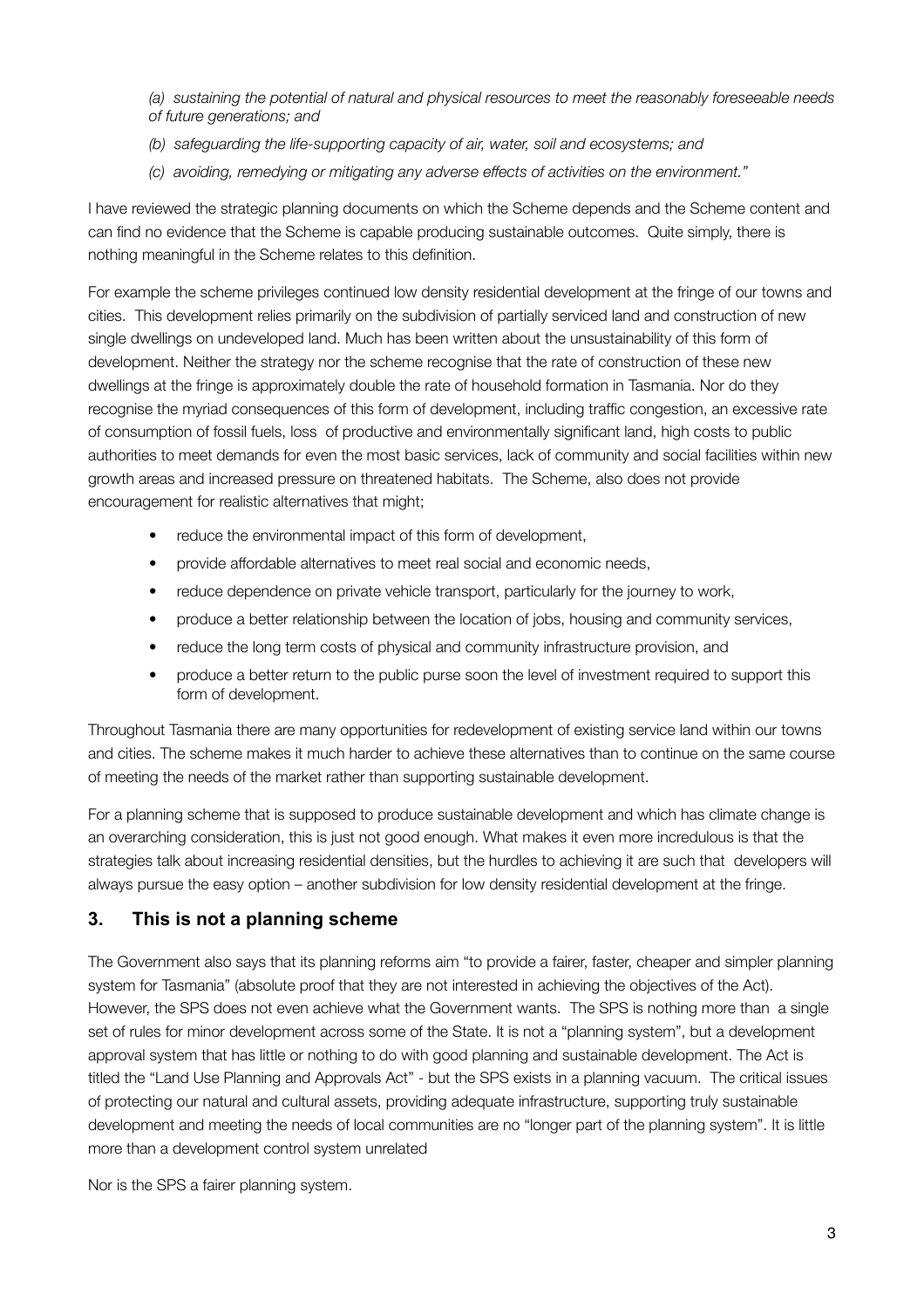The SPS may make it easier and quicker for some developments to get approval, but even that is in doubt. The irony is that much of the material included in the Scheme need not even be there as it is little more than a set of upgraded building controls. These controls could be put in place much more cheaply and efficiently than through a "planning reform" agenda involving massive expenditure, new legislation and major upheaval of existing arrangements, none of which will result in sustainable development outcomes.

There is no doubt that Tasmania needs a more efficient and effective land and building development approval system. However, that system must operate within a robust land use planning framework if it is to deliver on the objectives of the Act. The SPPs do not provide that framework. The SPS is not "planning reform" and it is dishonest to call it that.

As evidence of this misleading approach to "planning reform" the Government's planning website informs us that the "Government is now preparing a new set of policies to guide the planning system" which will "cover a broad range of planning matters such as economic development, settlement and community infrastructure, transport and infrastructure, natural and cultural heritage, and hazards and risks". Apart from the fact that a simplistic and archaic set of development controls cannot deliver most of these things, the following words have disappeared - environment, sustainable, fair, orderly, land, water, public involvement. In addition, why wasn't this done before the SPPs were developed? This is an amazing situation. The Government is saying: "We have the controls - now we are going to work out what they are meant to do" - and they call it planning!

#### **4. Zoning as the basic development control mechanism**

The SPS depends on dividing the planning area into a number of static zones. These types of planning instruments are simplistic and are based on a view of land use as a static and fixed pattern of activity confined to easily definable localities where, for whatever reason, different activities are acceptable or not acceptable. These reasons are not stated either in the SPS or the strategy. It is supported by the naive notion that it is possible to draw a distinct boundary between different areas that are either suitable or unsuitable for different activities It fails to recognise the complex and dynamic nature of the relationships between human activity, the natural world and the evolution of economy and society in space. It also fails to recognise the fact that there is ongoing competition for the use of and access to the spaces that may be used to access those resources.

Zoning schemes are based on the a priori assumption that desired outcomes are directly associated with the definition of land as being suitable for specific uses and associated developments. Thus, if land is zoned for a particular purpose, and that purpose occurs, then the desired outcome is (or can be) achieved. Conversely, if a use is not allowed it is because it would not contribute to that desired outcome. These assumptions are so simplistic and naive as to beggar belief that they form the fundamental basis of a planning Scheme in the 21st Century. How, for example, they would allow us to focus on sustainable development or climate change as an overarching consideration is a complete mystery.

It is not possible for a planning instrument based on a static and simplistic zoning approach to "further the objectives of the Act. Sustainable development is critical to enhancing and protecting natural, cultural and social values, but a zoning Scheme cannot on its own produce sustainable development.

The Government has a mantra of "Jobs and Growth". However, many developments vital to local economies could not be established under the SPS, as they are are either totally or partially prohibited because of their location in the particular zones.

For example, tourism is seen as a major driver of growth. Bruny Island is seen by the Government as a key destination in that strategy. However, under the SPS it is likely that many existing businesses that support the Island's emergence as a destination could not have been established under the SPS provisions. They include the Roberts Point Cafe, Bruny Island Smokehouse, Bruny Island Cheese Factory, Scenic Flights, Bruny Island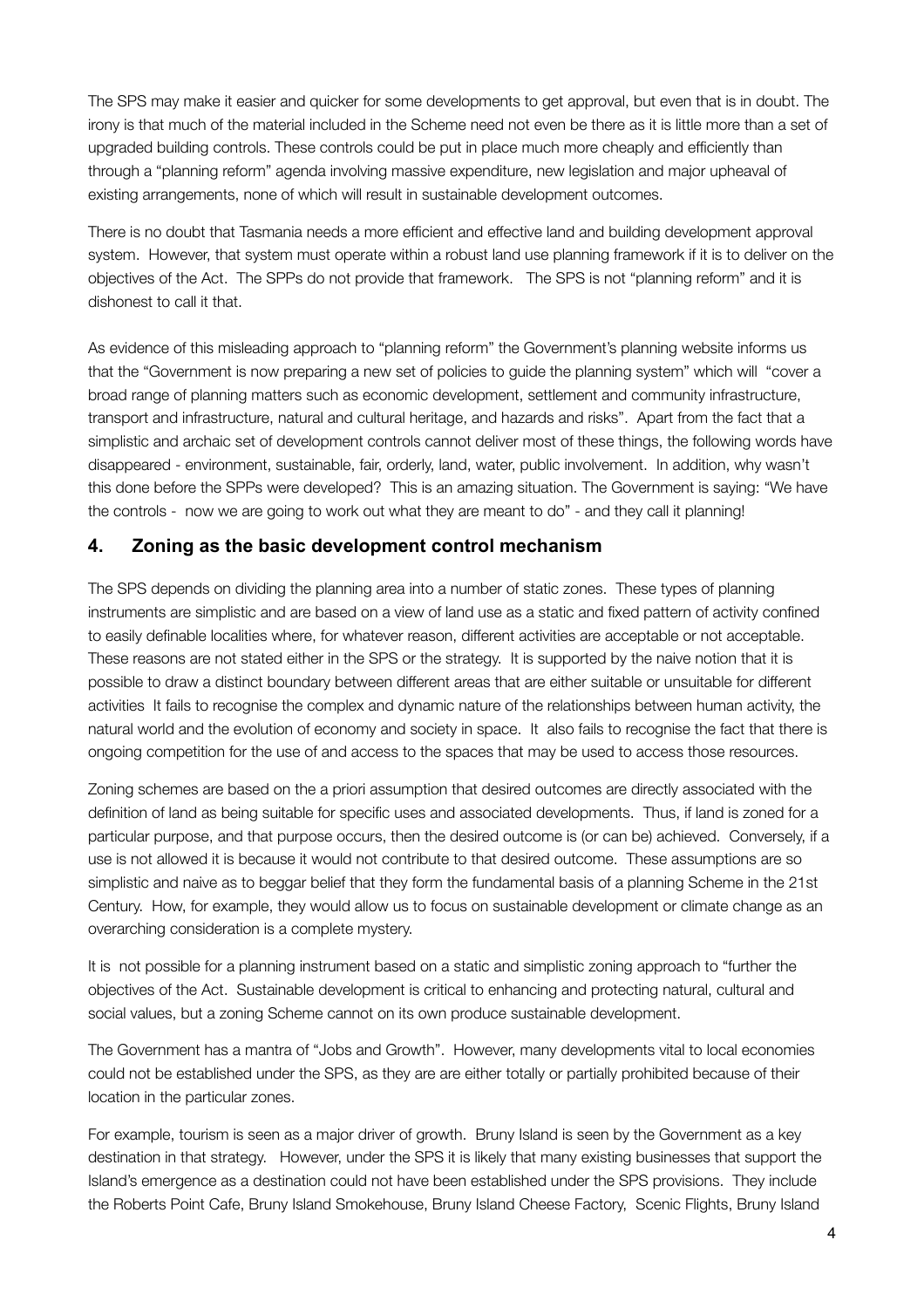Honey, HIBA, Morella, RT Place, Adventure Bay Berry Farm, Dennes Point Cafe, INALA, Bruny Long Weekend, Labillardiere Estate. Even the much lauded Bruny Island Cruises would need a special dispensation ( it received one under the Kingborough Interim Scheme). All of these establishments encompass similar uses and activities. They are all commercial operations encompassing a range of different development types. From planning and sustainable development points of view they all raise similar issues, including - capacity restraints within local communities, infrastructure needs, traffic generation, parking provision, amenity effects on neighbouring properties, management of waste, compliance with health standards, operational characteristics, impacts on the natural values of the locality, nature and effect of offsite activities, building siting and design, etc. These are the matters to be considered and satisfied if a development is to meet the objectives the Scheme - not just whether or not it is in a particular zone and whether any buildings meet building control requirements.

This example highlights two things:

- a zoning approach presupposes that certain activities are not "sustainable development" and therefor cannot happen, and
- comprehensive, integrated commercial, and land management operations (tourism, agriculture, forestry operations, new residential subdivisions, commercial precincts, transport hubs, etc.) are treated merely as a collection of individual activities, some of which are acceptable and some of which are not.

Zoning schemes work best as negative documents - i.e. they are used mostly to prevent certain types of development in particular areas, and where it may be desirable to separate particular uses which are considered to be incompatible (e.g. to separate industry and residential uses). They rely on arbitrarily selecting which development types can and cannot happen in different zones. They have been used widely overseas, for example , to prevent unacceptable groups from locating in an area. They also depend on legal definitions of use and development types thus supporting the emergence of "the lawyer's playground" that is an ingrained part of planning practice. In reality zoning is arbitrary and relies on past practice and simplistic interpretation of patterns of land use. They provide little guidance in deciding whether or not a development contributes to the Scheme purpose and objectives.

The number of zones should be significantly reduced and any zones should deal with use as it is defined in the Act and not confuse the issue by treating different development types as uses. This would allow integrated development proposals to be considered on the basis of their contribution to sustainable development rather than whether or not they fit into some arbitrary classification. It would also allow a much better focus on the effects of the way in which the land is used and the impacts on economic and environmental values. It would allow assessment of development proposals to focus on the issues of sustainable development and provide a basis for ongoing monitoring and management - a critical part of any operation that seeks to achieve sustainable outcomes. This site based approach to planning is now widely used in Queensland and South Australia and is the cornerstone of the British planning system.

Most critically, it would allow a focus on sustainability issues rather than compliance with arbitrary rules. It would encourage innovation and has the potential to allow ongoing improvement during the operational phase of a development.

#### **5. Subdivision**

The SPS treats subdivision as a form of development. Subdivision is not development - it is a means of assigning legal rights and responsibilities over particular pieces of land. The act of subdividing a piece of land does not produce anything concrete nor does it fit the definition of development in the Act. By including subdivision as a form of development, the SPS takes on the role of assigning additional use and development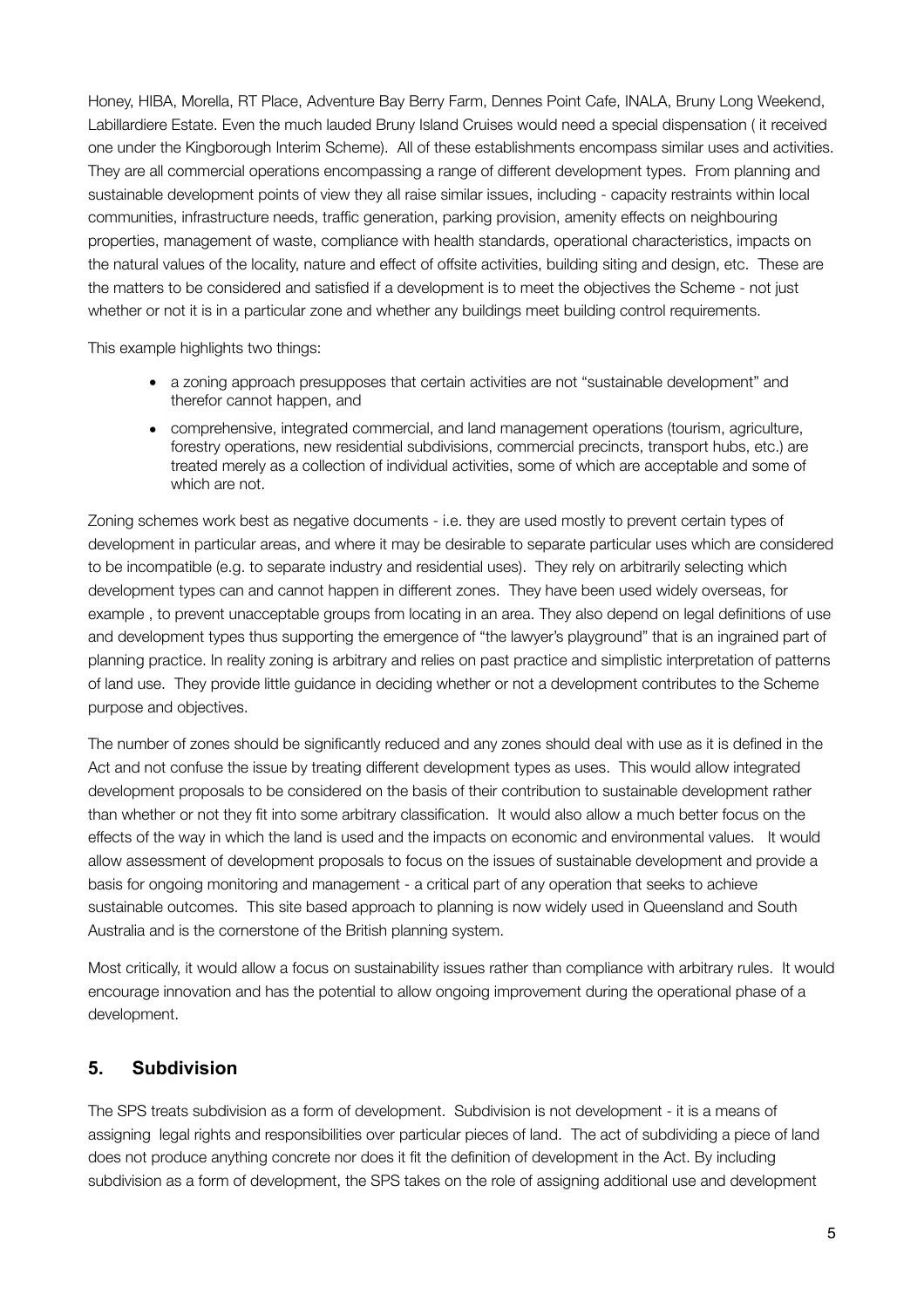rights to landowners. In many cases these rights are given without reference to any specific criteria nor with any requirement to assess the consequences of giving these rights.

For example, the Landscape Conservation Zone allows any owner of a piece of land in the zone to cut their land into 20ha lots provided they "have regard to" a number of loosely worded criteria. They don't even have to spell out what the lots are required for and address the infrastructure and environmental consequences of being able to sell these lots to build a house, open up a tourist operation, set up a food services business or establish visitor accommodation. How this would provide a means of "protecting significant natural and landscape values", as stated in the zone purpose, is beyond comprehension.

The right to subdivide land should only be given when it can be clearly shown that the creation of a number of individual lots is required as part of a development and when the consequences of creating, selling and developing those lots is properly documented and assessed as part of the development approval process. This is the only way in which issues of economic and environmental sustainability, infrastructure support, environmental impact, and avoidance of unreasonable demands on public support can be addressed. To give away development rights before that is done is not planning - it is irresponsible.

#### **6. It is not a single statewide planning scheme**

Although the SPS purports to be a Statewide Planning Scheme, it is not.

Firstly, it effectively removes a considerable amount of land from the system which will ensure that development on that land will be subject to a different set of rules.

For example, the Environmental Management Zone incorporates public land under the Crown Lands Act 1976 or is subject to the National Parks and Reserved Land Regulations 2009. However, the purpose of the zone includes

*"To provide for the protection, conservation and management of areas with significant ecological, scientific, cultural or aesthetic value or with a significant likelihood of risk from a natural hazard".* 

There is an assumption that such resources only exist on Crown Land. That will be a revelation to many private landowners. If the land within this zone is to be used for one or more of a wide range purposes - that use and associated development is permitted provided it has "an authority under the National Parks and Reserved Land Regulations 2009 is granted by the Managing Authority, or approved by the Director General of Lands under the Crown Lands Act 1976." Such authority can be given by the Department or the Minister without reference to an independent and transparent process. This is a different set of rules and would operate a separate planning approval process. Similar processes exist for dams, electricity infrastructure , water supply and sewerage, gas infrastructure, bushfire protection, navigation aids, and removal of threatened native vegetation communities under the Forest Practices Act. Section 4 of LUPAA states explicitly that

#### *"This Act binds the Crown in right of Tasmania".*

However, the SPS has effectively subverted that provision by creating separate approval systems for many activities in many parts of the State.

Secondly, the SPS contains some significant exemptions that would remove the need for a range of matters to be assessed as part of a Statewide process. Most disturbing is the exemption to allow the removal of threatened species or threatened species habitat. Many forms of use or development that may have implications for sustainability are exempted from consideration. Because there is no process whereby a person has to demonstrate that they satisfy the qualifications for an exemption there is a high likelihood that many developments will occur without scrutiny. Take, for example the exemption for visitor accommodation - "The use of a dwelling for Visitor Accommodation for no more than 42 nights in any calendar year". Who is going to